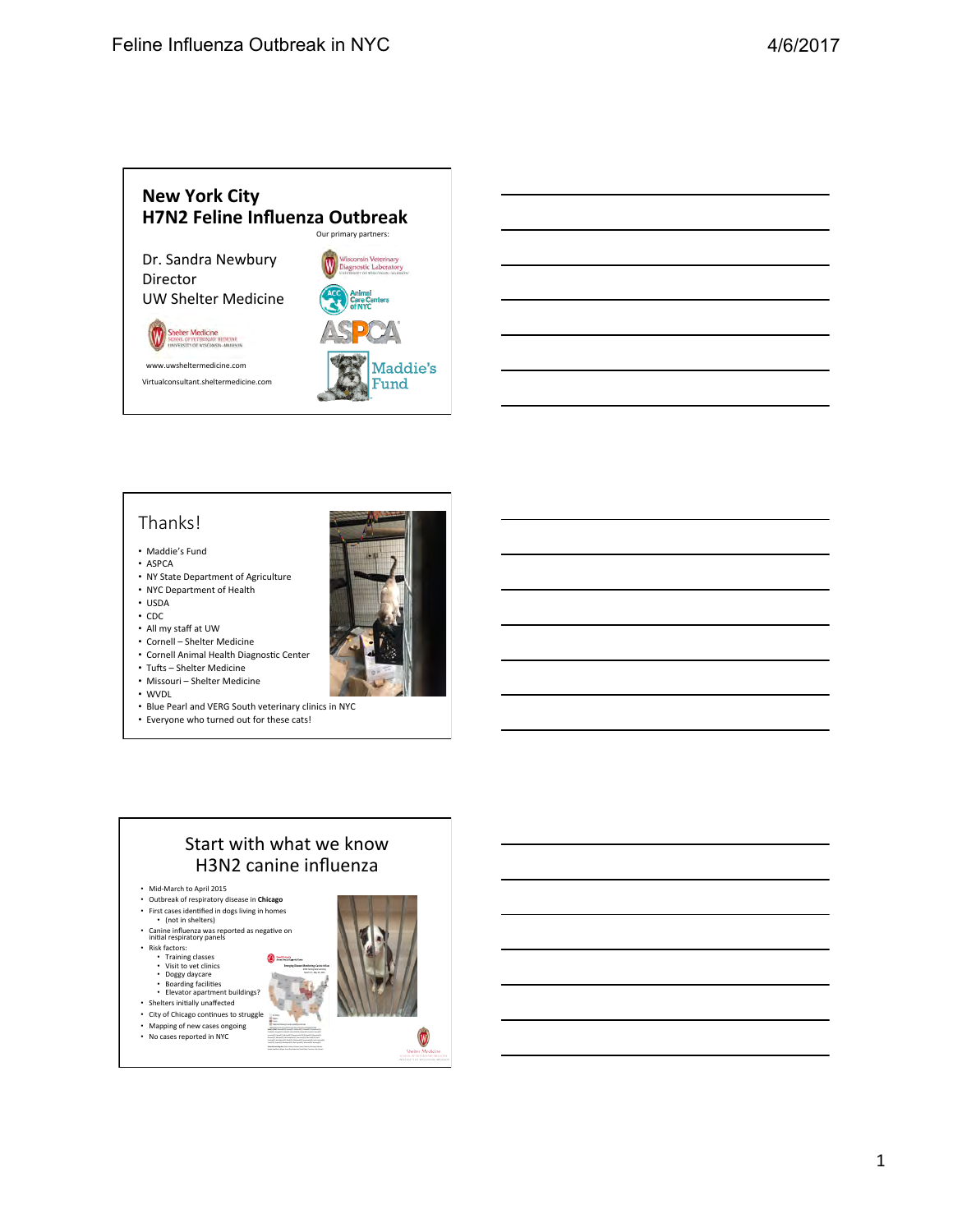#### Canine Influenza H3N2 - Tidal Wave

#### "Hello,

We've been hit hard here these last couple days. It broke on Wednesday,<br>with only approximately 5 dogs needing to be isolated and treated. By Thursda morning at 8am, I had to quarantine an<br>entire ward (approximately 30 dogs). All are exhibiting signs including the dry<br>honking cough. All dogs are stable, but<br>it has spread to the remainder of our canine population (totaling about 55<br>dogs)."

| ╯        | . |      |      | . | . <u>.</u>                                               |
|----------|---|------|------|---|----------------------------------------------------------|
|          |   | 4/17 | 4/23 |   | 4/27                                                     |
|          |   |      |      |   |                                                          |
|          |   |      |      |   |                                                          |
|          |   |      |      |   |                                                          |
|          |   |      |      |   |                                                          |
|          |   |      |      |   |                                                          |
|          |   |      |      |   |                                                          |
|          |   |      |      |   |                                                          |
|          |   |      |      |   |                                                          |
| ٦g       |   |      |      |   |                                                          |
|          |   |      |      |   |                                                          |
| ıy       |   |      |      |   |                                                          |
|          |   |      |      |   |                                                          |
|          |   |      |      |   |                                                          |
| n<br>All |   |      |      |   |                                                          |
|          |   |      |      |   |                                                          |
|          |   |      |      |   |                                                          |
|          |   |      |      |   |                                                          |
| t        |   |      |      |   |                                                          |
|          |   |      |      |   |                                                          |
|          |   |      |      |   |                                                          |
|          |   |      |      |   |                                                          |
|          |   |      |      |   |                                                          |
|          |   |      |      |   |                                                          |
|          |   |      |      |   |                                                          |
|          |   |      |      |   |                                                          |
|          |   |      |      |   |                                                          |
|          |   |      |      |   |                                                          |
|          |   |      |      |   |                                                          |
|          |   |      |      |   |                                                          |
|          |   |      |      |   | <b>Shelter Medicine</b><br>SCHOOL OF VETERINARY MEDICINE |
|          |   |      |      |   | UNIVERSITY OF WISCONSIN-MADISC                           |
|          |   |      |      |   |                                                          |



#### H3N2 Canine Influenza - Feline Cases

- Previous reports in Korea<br>• **Only 1 shelter** (2016,<br>publication in progress)
- 
- Only 8 cases
- 
- 9 cats in one ward<br>• Mild moderate clinical<br>signs<br>• Duration of shedding 10<br>-12 days
- **All** dogs in the shelter infected
- 
- No cases in other shelters<br>even with great<br>opportunity for exposure



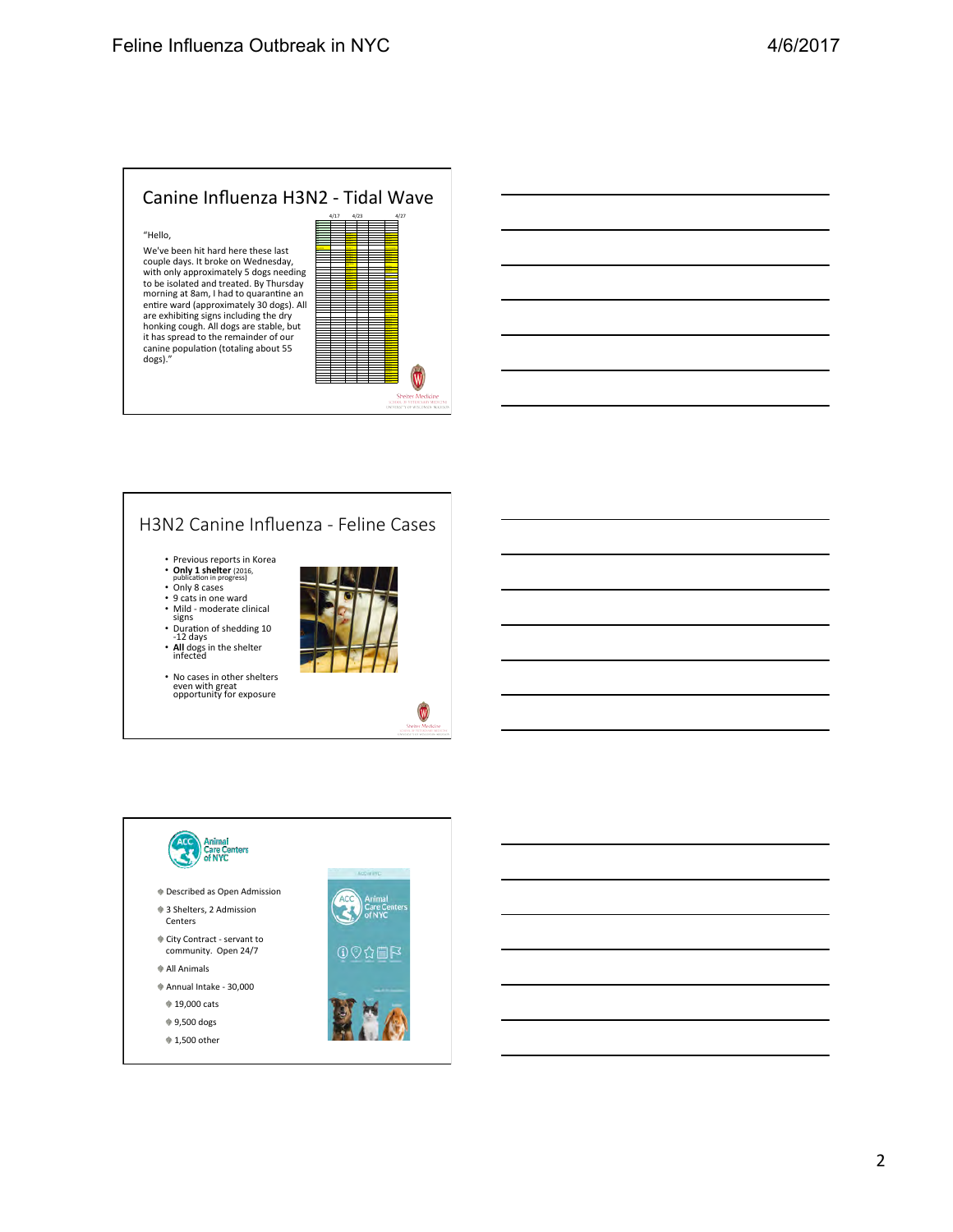#### NYC Animal Care Centers

- Mimi
- Passed away Nov. 25<sup>th</sup>, 2016
- Identification of presumptive H3N2 on December 1st, 2016
- Dr. Robin Brennan contacts UW Shelter Medicine





- What questions should we ask?
- What do we want to know about other species in the shelter?
- What do we want to know about the diagnostics that were done?
- Is further testing possible?



#### Findings

- Some sick dogs in the shelter -moderate concern
- Many sick cats in the shelter
- Commercial lab
	- Idexx Laboratories
	- PCR specifically targeted to H3N2 and H3N8
- Sample submission sheet had been accidentally marked as canine
- Mimi's cadaver was still in the shelter

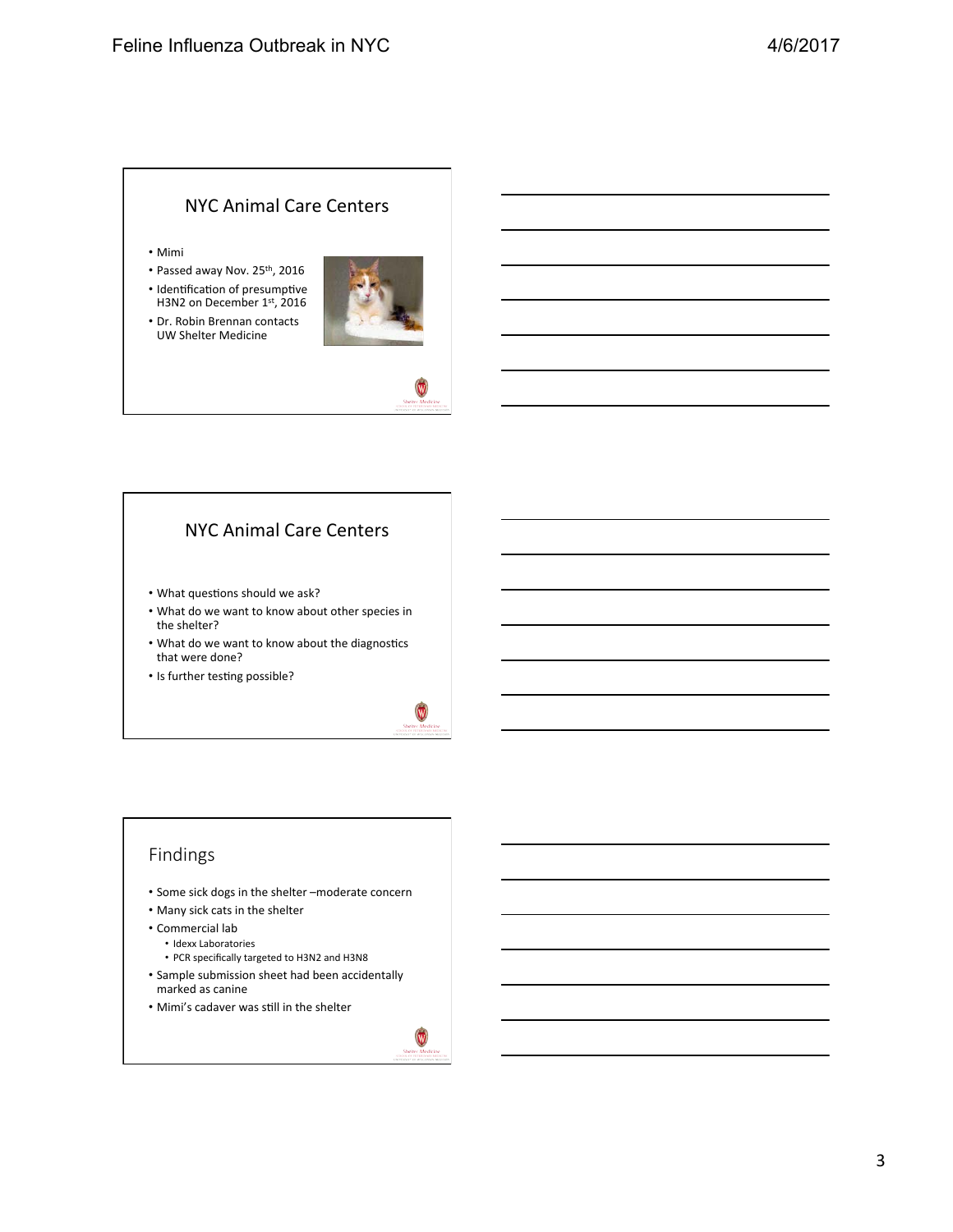



### UW / WVDL diagnostics - H7N2 LPAI

• Mimi 

- Sampled other cats
- Continued sampling of dogs
- Influenza A broad based testing
- Followed by typing H7 identified
- **Reporting Risk to agriculture**
- Confirmation and sequencing through USDA –<br>H7N2 low path avian influenza



- Circulated in live bird markets 2000-2006
- Thought to be eradicated



 $\mathbf w$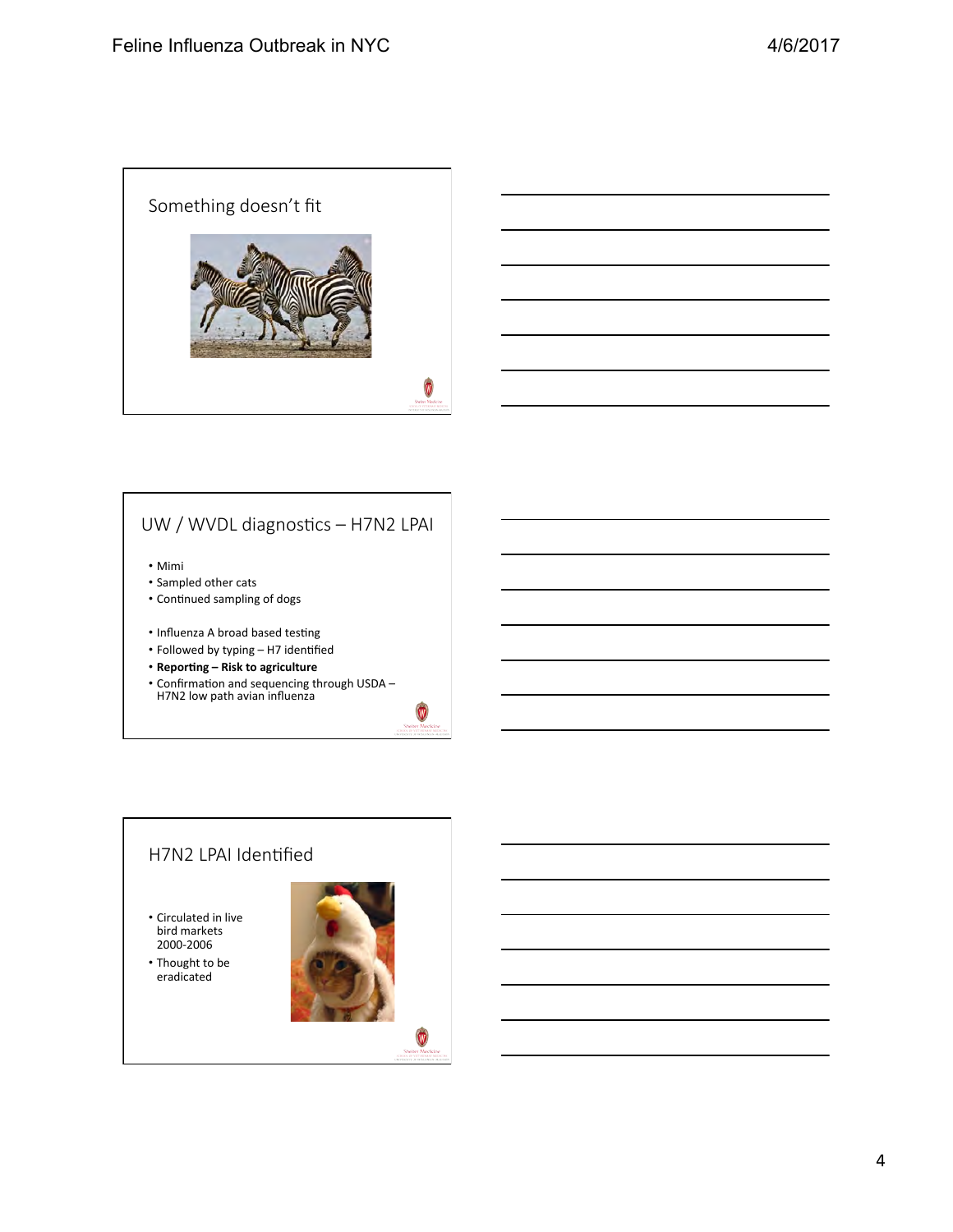#### Time line

- 11/12/16 Mimi enters the shelter
- 11/14/16 Mild ocular discharge
- 11/23/16 Breathing problems
- 11/25/16 Rapidly declining  $$ euthanized



v

- 11/25/16 samples submitted to Idexx 12/1/2016 - Identification<br>of presumptive H3N2
	- Dr. Robin Brennan contacts UW<br>Shelter Medicine

#### Follow up / Intervention planning - Collaboration

- Population survey  $-$  diagnostic testing
- Large populations in two shelters
- Smaller group in SI
- Wave of infection moving through the feline population rapidly
- Other species consistently testing negative
- NYCACC
- $\cdot$  USDA
- State Veterinarian
- New York City Public Health
- Maddie's Fund
- Other Agencies



#### Intervention / Containment planning

- Avoiding depopulation
- Quarantine?
- Evaluating risk
- Potential cost?
- Transition plan
- Stop potential spread<br>• Quell panic
- Tracing potential spread / other cases
- Offering free diagnostics
- Confounding factors
- **ASPCA** steps into collaboration



W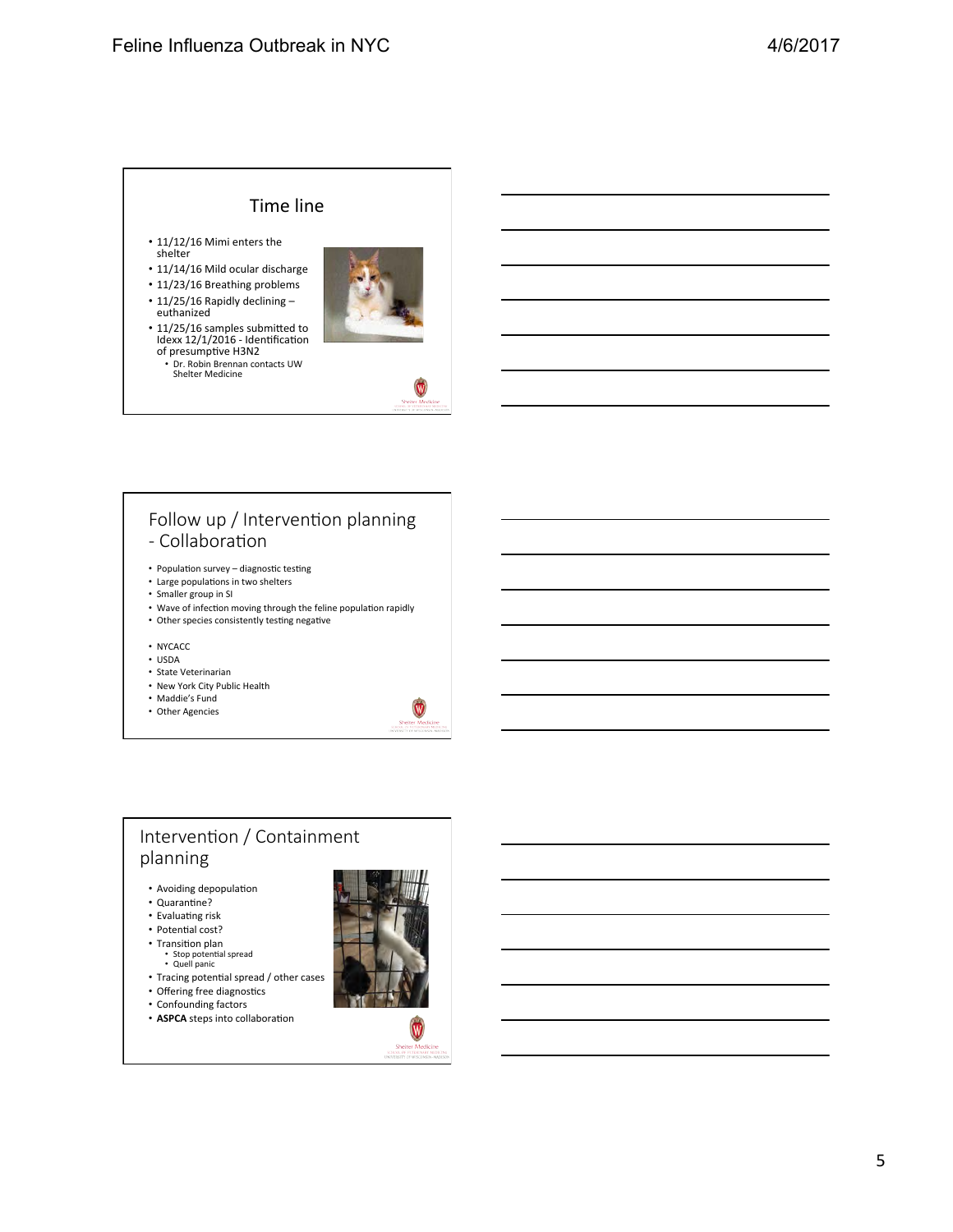#### Human health?

- Only two previous human cases reported
- Testing for over 350 exposed people
- $\cdot$  1 weak positive





#### Epidemiology? Index case? Revised Timeline

- **Alfred**
- 10/26/16 shelter intake
- $\cdot$  10/31/16 neuter / adoption
- **11/4/16 illness**



- $11/12/16$  dies
- 11/12/16 Mimi enters the shelter
- Exposure?



#### Other shelters, other cats?

- 2 additional shelters
	- NYC
	- Long Island
- Several cats in private homes
- Cats in rescue homes
- **All other cases connected to NYCACC case**



 $\bullet$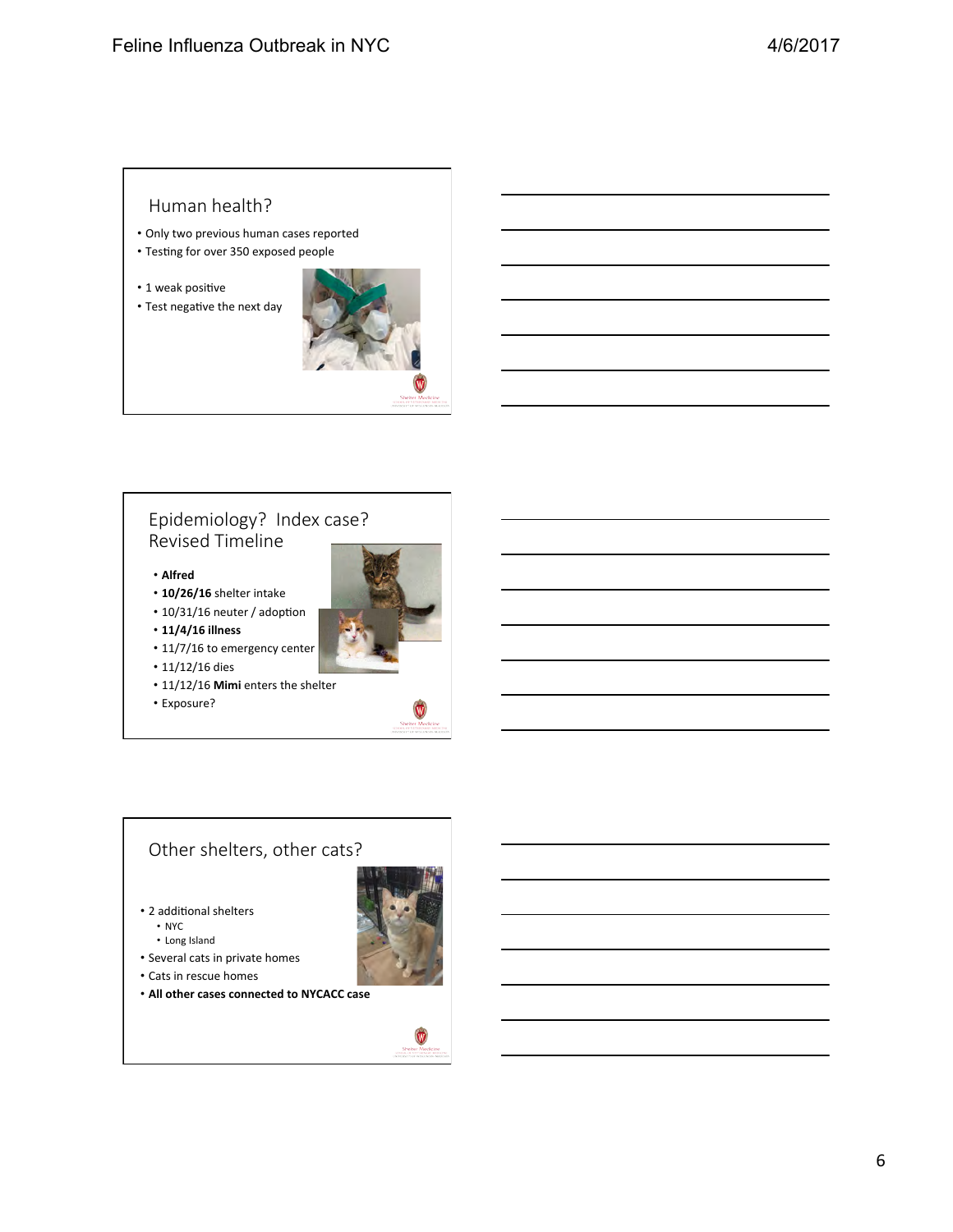#### Establishing quarantine

- Over 500 cats infected and required quarantine
- Unanswered questions<br>about course of disease and defining cure
- $\cdot$  Length of quarantine?
- Safety for workers?
- Treatment options?



#### Outcome

- Shedding period defined through extensive testing and follow up
- Seroconversion Cornell university
- No new cases or positive tests reported since February 5<sup>th,</sup> 2017
- Vast majority of cats recovered
- Did we win?



#### I think we won!

- Only time will tell about the virus
- Lots of changes at NYCACC

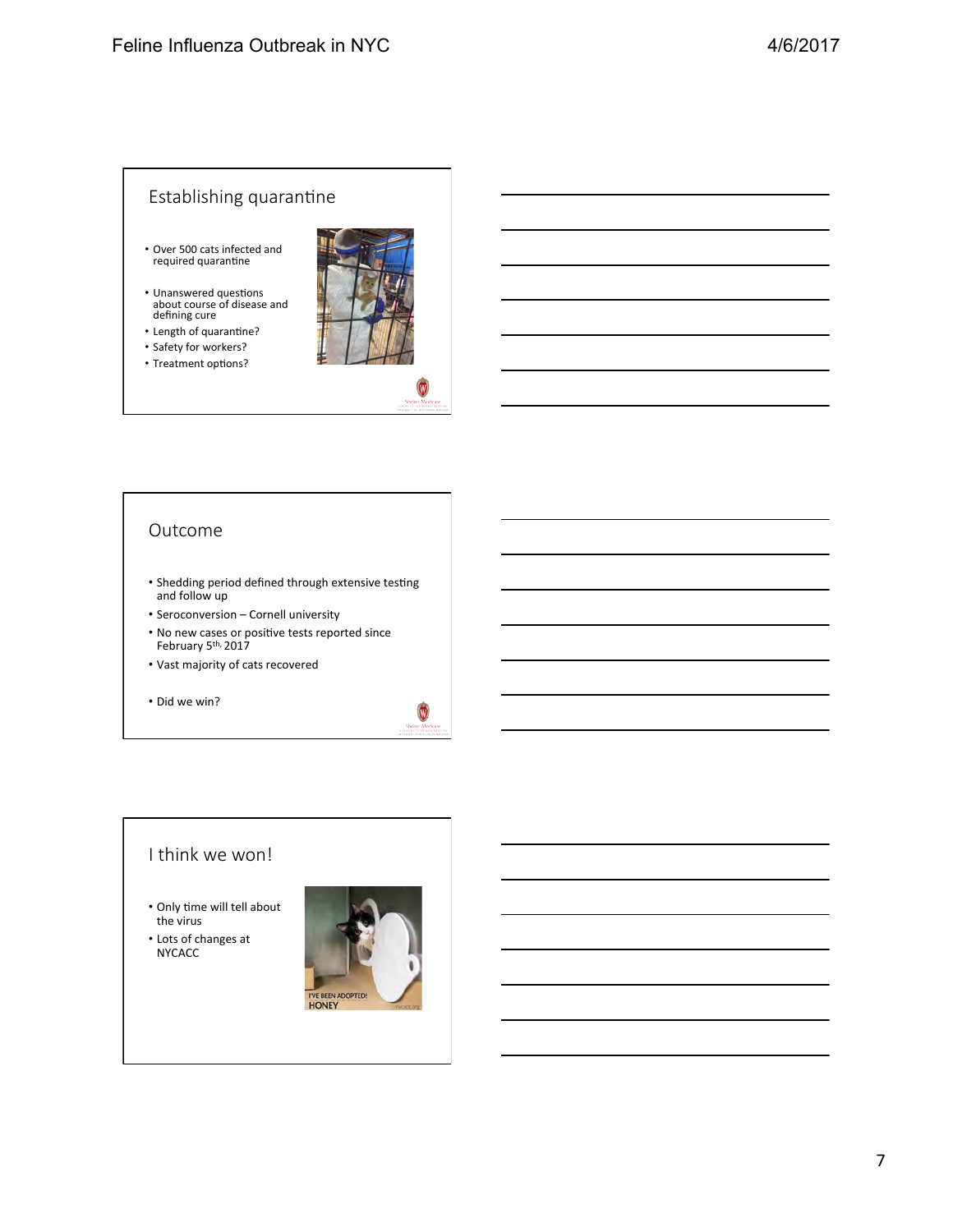# A Perfect Storm....

#### 343 Dogs

- $*$  631 Cats
- $\triangleq$  Operating over our capacity for care - space and staff



 $\Phi$  Compassion Fatigue  $\blacklozenge$  Unrealistic Expectations

## Road to Recovery

- $\Phi$  Lessons Learned
- New Policies
- Kennel Capacity reduced through Portalization
- $\Phi$  Fast Track
- $\Phi$  Open Selection
- $*$  Managed Intake
- Enhanced SOPs and Training
- $\textcolor{red}{\blacklozenge}$  Statistical Monitoring
- $*$  Active Population Management





Animal<br>Care C<br>of NYC

#### The End

- $\textcolor{blue}{\Phi}$  Fewer cats 149
- Less Disease
- Happier Staff
- Happier Cats
- $\Phi$  Lives Saved
- Lemons>>>>Lemonade :)

WHY MY CAT IS SAD My cat is sad because life has given him<br>many, many lemons & he cannot use them<br>to make lemonade because he is a cat.